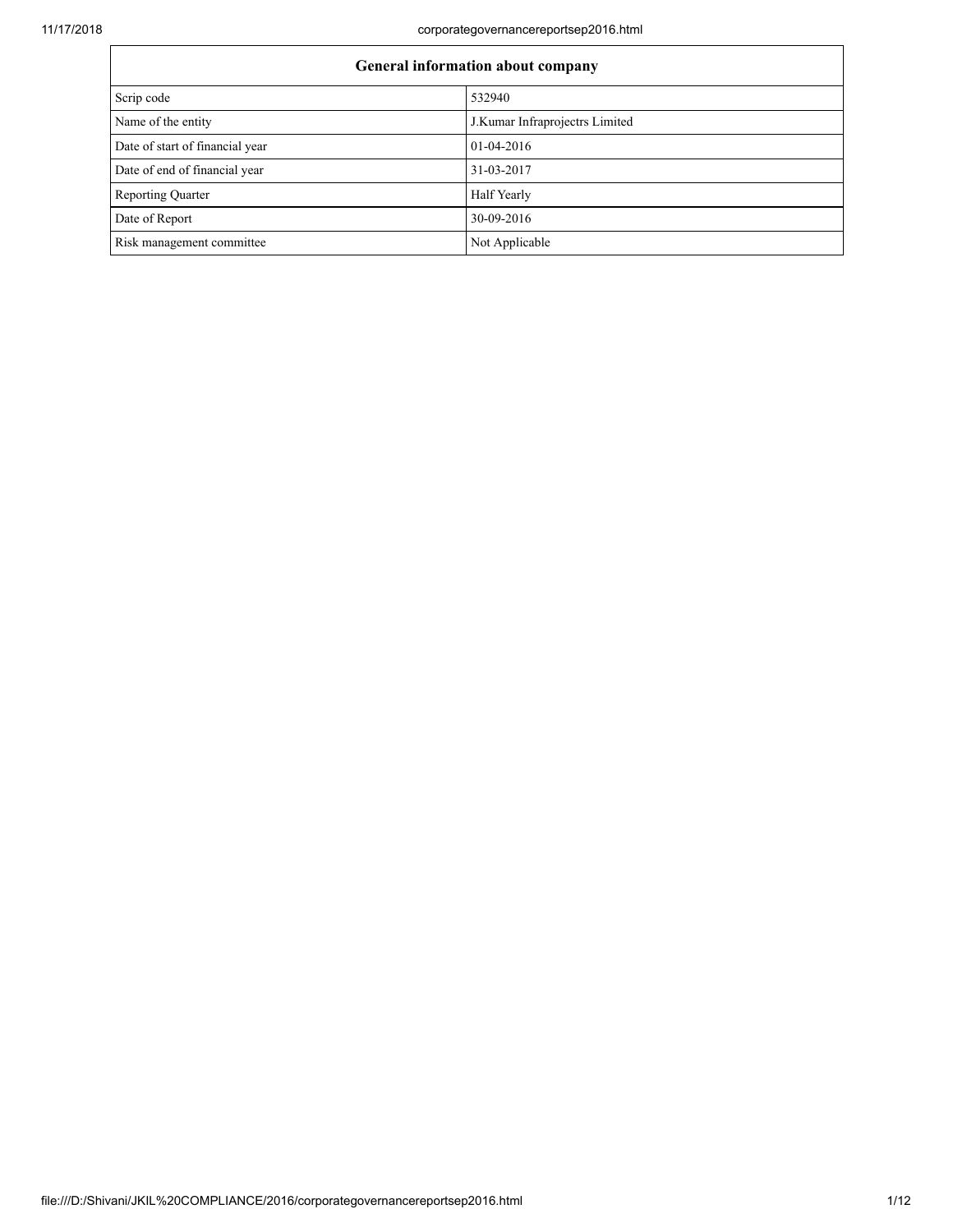| Annexure I                                                                           |                        |  |
|--------------------------------------------------------------------------------------|------------------------|--|
| Annexure I to be submitted by listed entity on quarterly basis                       |                        |  |
| I. Composition of Board of Directors                                                 |                        |  |
| Disclosure of notes on composition of board of directors explanatory                 | Textual Information(1) |  |
| Is there any change in information of board of directors compare to previous quarter | No                     |  |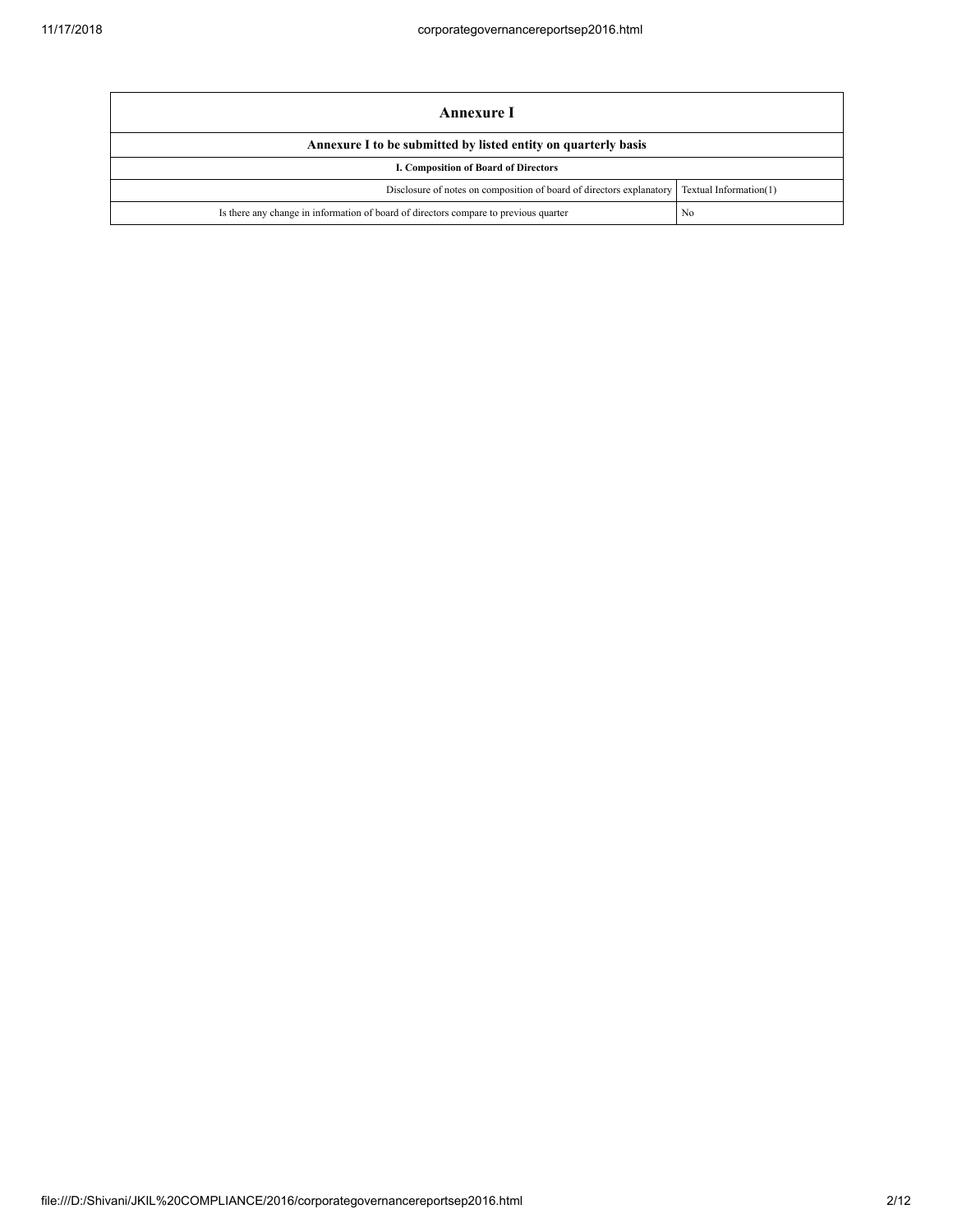Г

| <b>Text Block</b>      |                                                                                                                                                                                                                                                                                                                                                                                                                                                                                                                                                                                               |  |
|------------------------|-----------------------------------------------------------------------------------------------------------------------------------------------------------------------------------------------------------------------------------------------------------------------------------------------------------------------------------------------------------------------------------------------------------------------------------------------------------------------------------------------------------------------------------------------------------------------------------------------|--|
| Textual Information(1) | The Board has a combination of Excutive Directors and Non-Executive directors. The Board, as on 31st<br>March 2016, comprised 8 Directors of whom 4 are Independent Directors. the Board, headed by Mr.<br>jagdishkumar Gupta as the executive Vhairman, consists of eminent personalities with expertise and<br>experience in diversified fields of specialization. Except for Mr. Jagdishkumar Gupta, Executive<br>Chairman, Mr. kaml J Gupta Managing Director, Mr. Nalin J Gupta, Managing Director, and Mrs Kusum<br>J Gupta all other members of the Board are Non-Executive Directors. |  |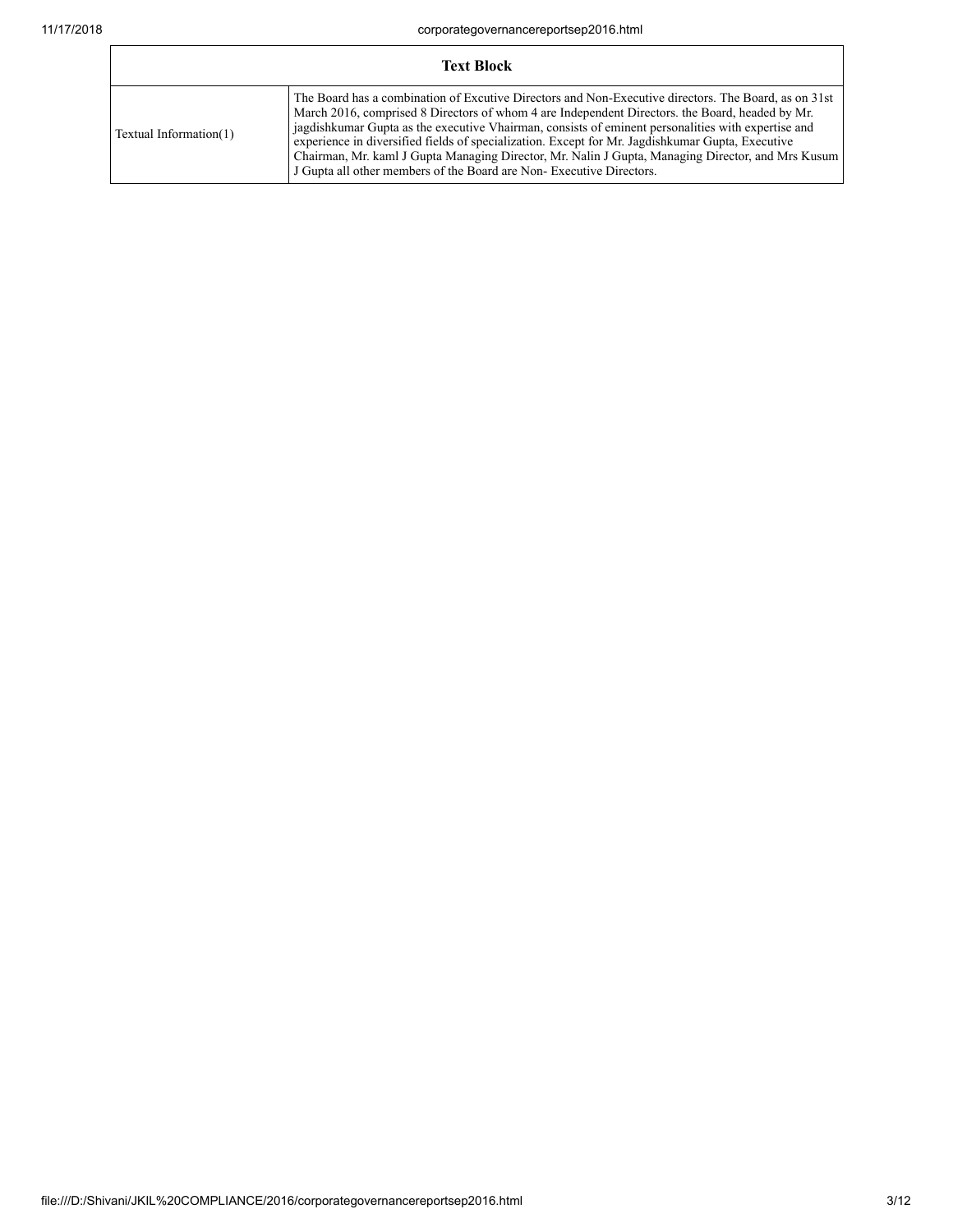| Annexure 1                                                                                   |    |  |
|----------------------------------------------------------------------------------------------|----|--|
| <b>II. Composition of Committees</b>                                                         |    |  |
| Disclosure of notes on composition of committees explanatory $\Gamma$ Textual Information(1) |    |  |
| Is there any change in information of committees compare to previous quarter                 | No |  |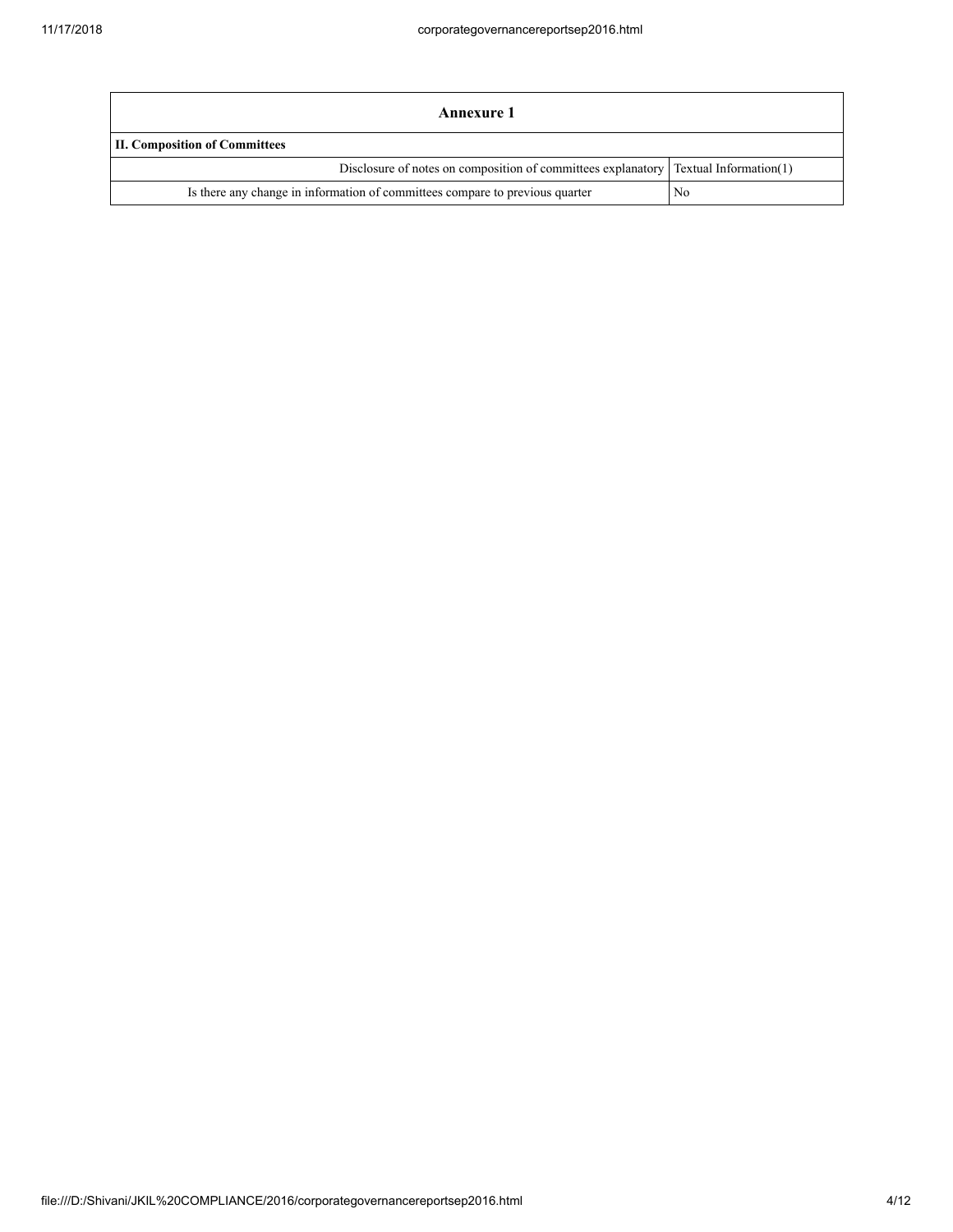**F** 

|                        | <b>Text Block</b>                                                                                                                                                                                                                                                                                    |
|------------------------|------------------------------------------------------------------------------------------------------------------------------------------------------------------------------------------------------------------------------------------------------------------------------------------------------|
|                        | The Audit Committee of the Board comprises if 4 Directors <i>i.e.</i> Dr. R. Srinivasan Independent Directoras<br>the Chairman, Mr. P.P. Vora Independent Director as the Member, Mr. Ajith Singh Chatha Independent<br>Director as memebr and Mr. jagdishkumar Gupta, Executive Chariman as member. |
| Textual Information(1) | The Nomination and Remuneration Committee consist of four directors all are Independent Directors Dr.<br>R Srinivasan as Chairman, Mr. P.P. Vora, member, Mr. Ajith Singh Chatha, member and Mr. Ashwani<br>Kumar as Member.                                                                         |
|                        | Stake holders relationship committee consist of three directors, Mr. Ashwani Kumar Independent<br>Director as Chairman, Mr, Nalin J Gupta, Managing director as member, and Mr.Kamal J Gupta,<br>managing Director as Member.                                                                        |
|                        | Corporate Social Responsibility Committee consists of three directors, Dr. R. Srinivasan Independent<br>Director as Chairman, Mr. Jagdishkumar Gupta as member and Mr. Nalin J Gupta as Member                                                                                                       |

٦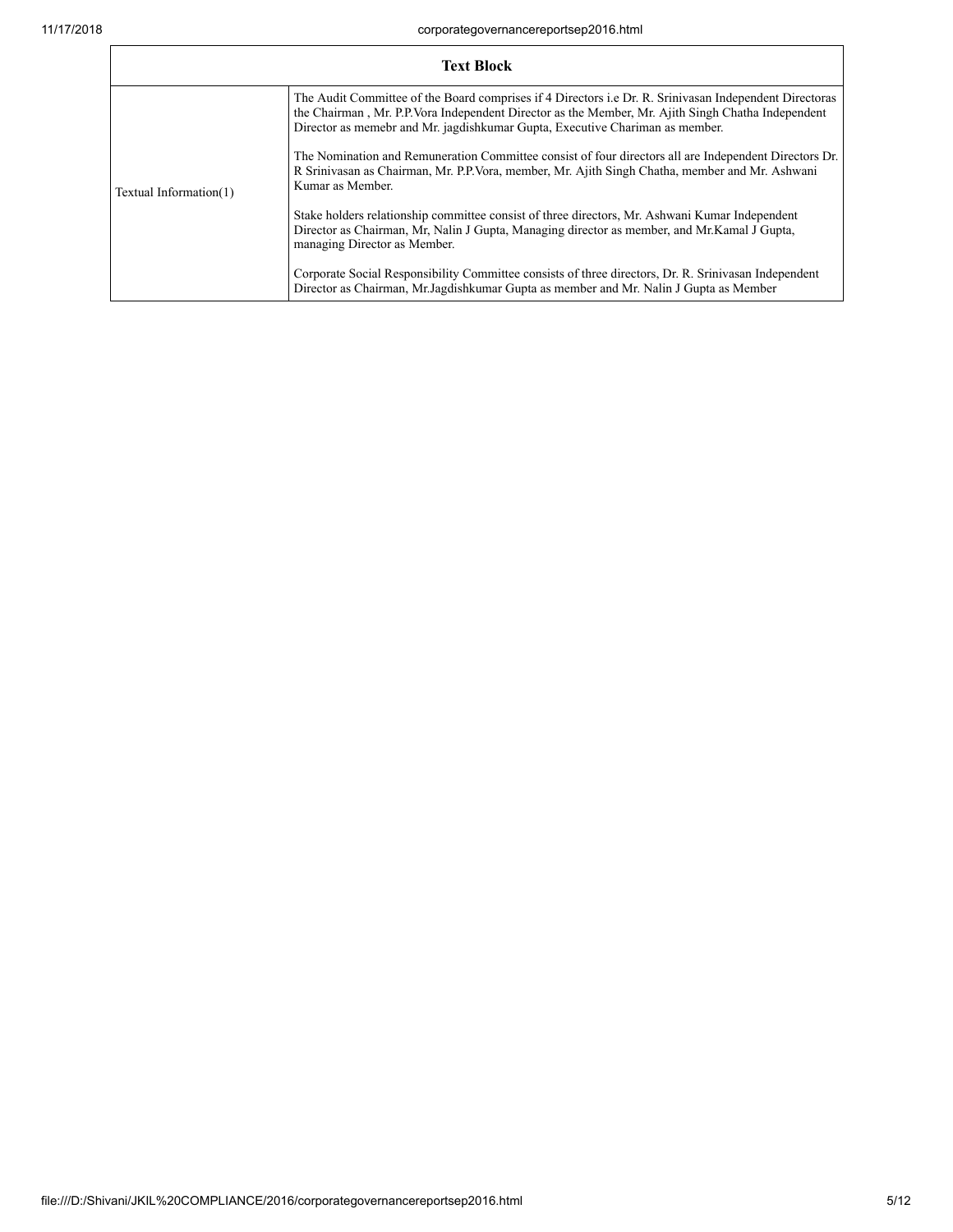|                                                                  | Annexure 1                                               |                                                       |                                                                |  |  |
|------------------------------------------------------------------|----------------------------------------------------------|-------------------------------------------------------|----------------------------------------------------------------|--|--|
|                                                                  | <b>Annexure 1</b>                                        |                                                       |                                                                |  |  |
|                                                                  | <b>III. Meeting of Board of Directors</b>                |                                                       |                                                                |  |  |
| Disclosure of notes on meeting of board of directors explanatory |                                                          |                                                       |                                                                |  |  |
| Sr                                                               | $Date(s)$ of meeting (if any) in the<br>previous quarter | Date(s) of meeting (if any) in the<br>current quarter | Maximum gap between any two consecutive (in<br>number of days) |  |  |
|                                                                  | 24-05-2016                                               |                                                       |                                                                |  |  |
| $\overline{2}$                                                   |                                                          | 13-09-2016                                            | 111                                                            |  |  |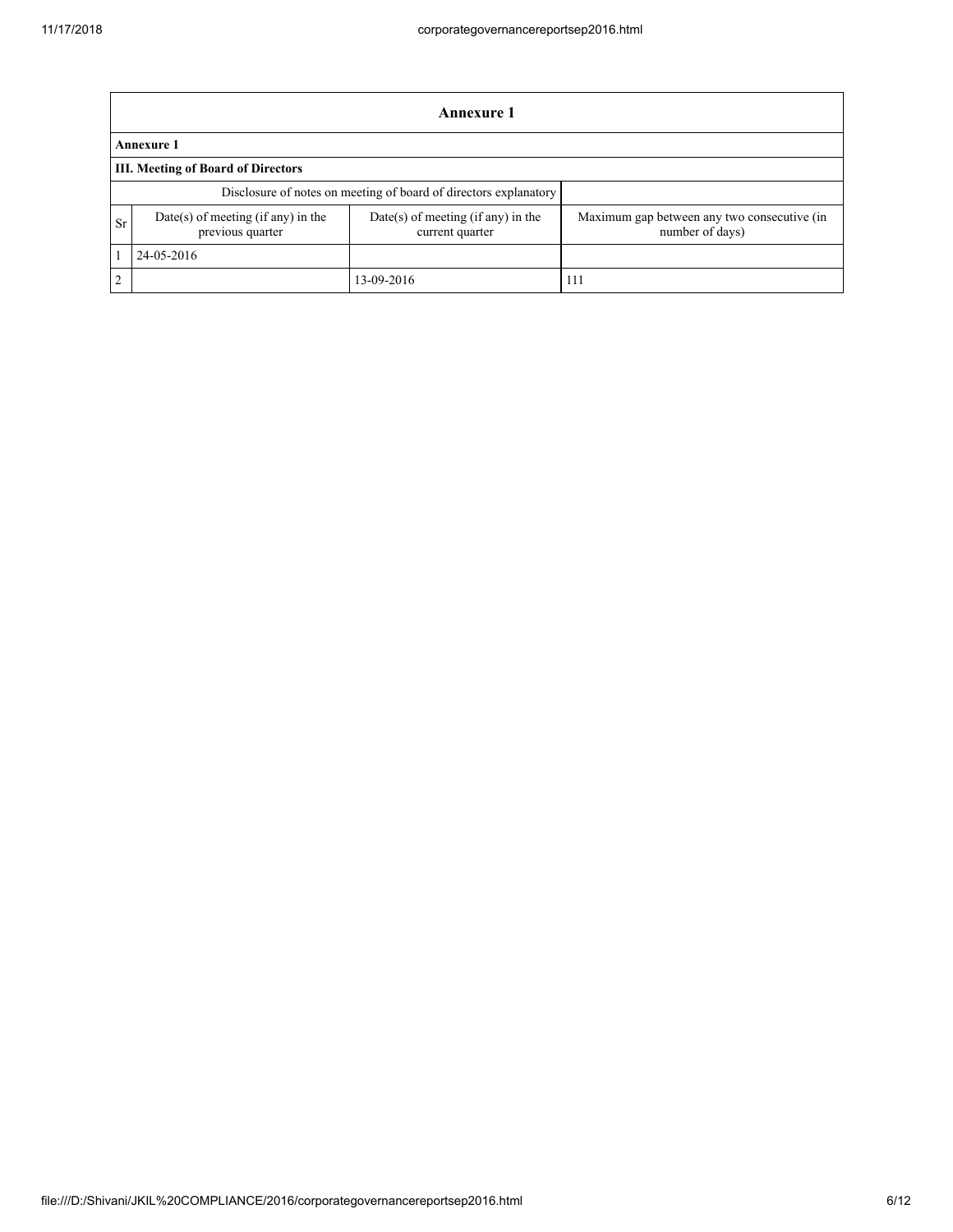|                | <b>Annexure 1</b>                                |                                                                     |                                                     |                                           |                                                                     |                                                                               |                               |
|----------------|--------------------------------------------------|---------------------------------------------------------------------|-----------------------------------------------------|-------------------------------------------|---------------------------------------------------------------------|-------------------------------------------------------------------------------|-------------------------------|
|                | <b>IV. Meeting of Committees</b>                 |                                                                     |                                                     |                                           |                                                                     |                                                                               |                               |
|                |                                                  |                                                                     |                                                     |                                           |                                                                     | Disclosure of notes on meeting of committees explanatory                      |                               |
| <b>Sr</b>      | Name of<br>Committee                             | $Date(s)$ of meeting<br>of the committee in<br>the relevant quarter | Whether<br>requirement of<br>Ouorum met<br>(Yes/No) | Requirement<br>of Ouorum<br>met (details) | $Date(s)$ of meeting of<br>the committee in the<br>previous quarter | Maximum gap between<br>any two consecutive<br>meetings (in number of<br>days) | Name of<br>other<br>committee |
|                | Audit<br>Committee                               | 13-09-2016                                                          | Yes                                                 |                                           | 24-05-2016                                                          | 111                                                                           |                               |
| $\overline{2}$ | <b>Stakeholders</b><br>Relationship<br>Committee | 13-09-2016                                                          | Yes                                                 |                                           | 24-05-2016                                                          | 111                                                                           |                               |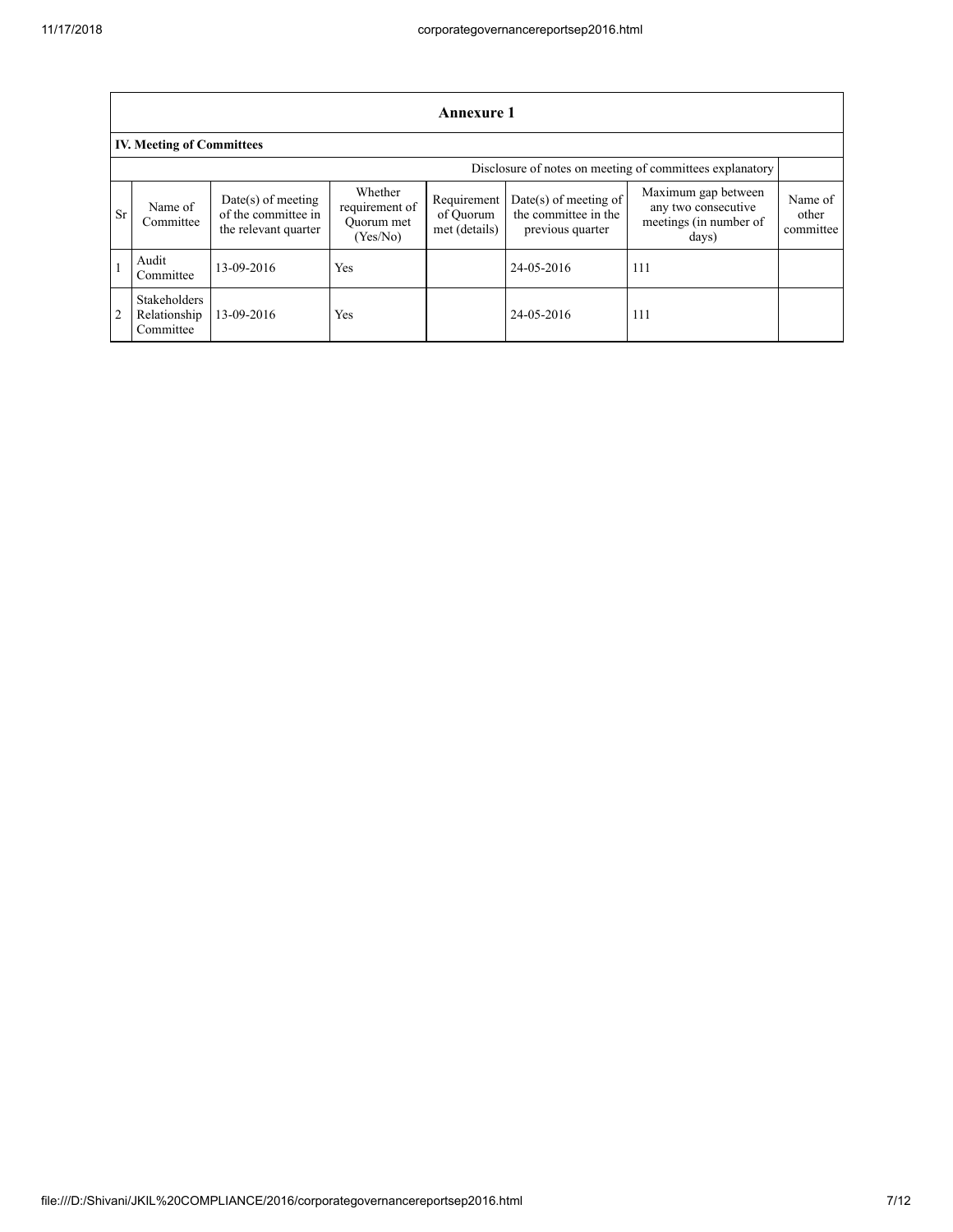|               | Annexure 1                                                                                                |                                  |                                                                    |  |  |
|---------------|-----------------------------------------------------------------------------------------------------------|----------------------------------|--------------------------------------------------------------------|--|--|
|               | V. Related Party Transactions                                                                             |                                  |                                                                    |  |  |
|               | Subject                                                                                                   | Compliance status<br>(Yes/No/NA) | If status is "No" details of non-<br>compliance may be given here. |  |  |
|               | Whether prior approval of audit committee obtained                                                        | Yes                              |                                                                    |  |  |
| 2             | Whether shareholder approval obtained for material RPT                                                    | NA                               |                                                                    |  |  |
| $\mathcal{R}$ | Whether details of RPT entered into pursuant to omnibus approval<br>have been reviewed by Audit Committee | Yes                              |                                                                    |  |  |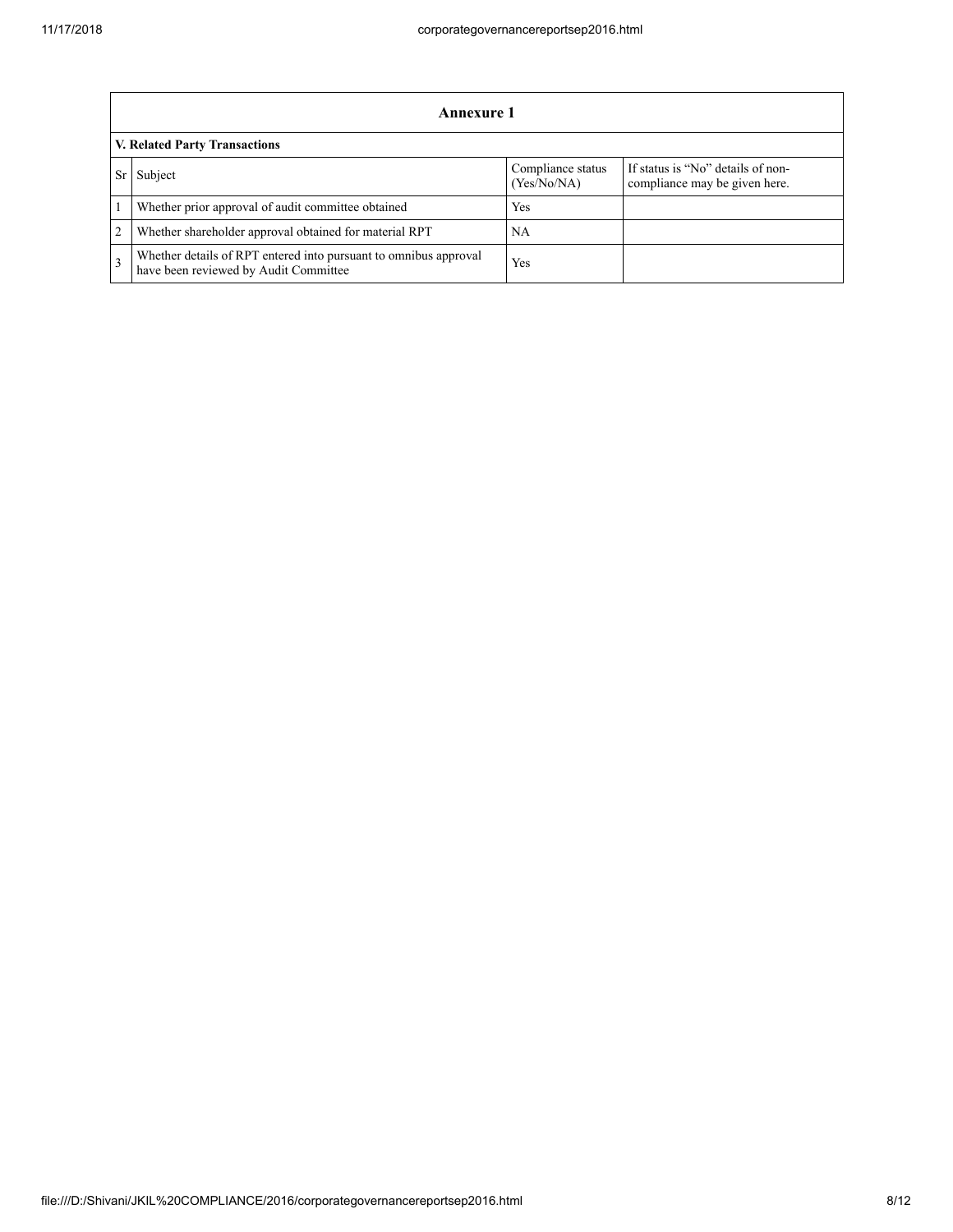|                | <b>Annexure 1</b>                                                                                                                                                                                               |                               |  |  |
|----------------|-----------------------------------------------------------------------------------------------------------------------------------------------------------------------------------------------------------------|-------------------------------|--|--|
|                | <b>VI. Affirmations</b>                                                                                                                                                                                         |                               |  |  |
| Sr             | Subject                                                                                                                                                                                                         | Compliance<br>status (Yes/No) |  |  |
|                | The composition of Board of Directors is in terms of SEBI (Listing obligations and disclosure requirements)<br>Regulations, 2015                                                                                | Yes                           |  |  |
| $\overline{2}$ | The composition of the following committees is in terms of SEBI(Listing obligations and disclosure requirements)<br>Regulations, 2015 a. Audit Committee                                                        | Yes                           |  |  |
| 3              | The composition of the following committees is in terms of SEBI(Listing obligations and disclosure requirements)<br>Regulations, 2015. b. Nomination & remuneration committee                                   | <b>Yes</b>                    |  |  |
| $\overline{4}$ | The composition of the following committees is in terms of SEBI(Listing obligations and disclosure requirements)<br>Regulations, 2015. c. Stakeholders relationship committee                                   | Yes                           |  |  |
| 5              | The composition of the following committees is in terms of SEBI(Listing obligations and disclosure requirements)<br>Regulations, 2015. d. Risk management committee (applicable to the top 100 listed entities) | <b>NA</b>                     |  |  |
| 6              | The committee members have been made aware of their powers, role and responsibilities as specified in SEBI<br>(Listing obligations and disclosure requirements) Regulations, 2015.                              | Yes                           |  |  |
| $\overline{7}$ | The meetings of the board of directors and the above committees have been conducted in the manner as specified in<br>SEBI (Listing obligations and disclosure requirements) Regulations, 2015.                  | Yes                           |  |  |
| 8              | This report and/or the report submitted in the previous quarter has been placed before Board of Directors.                                                                                                      | Yes                           |  |  |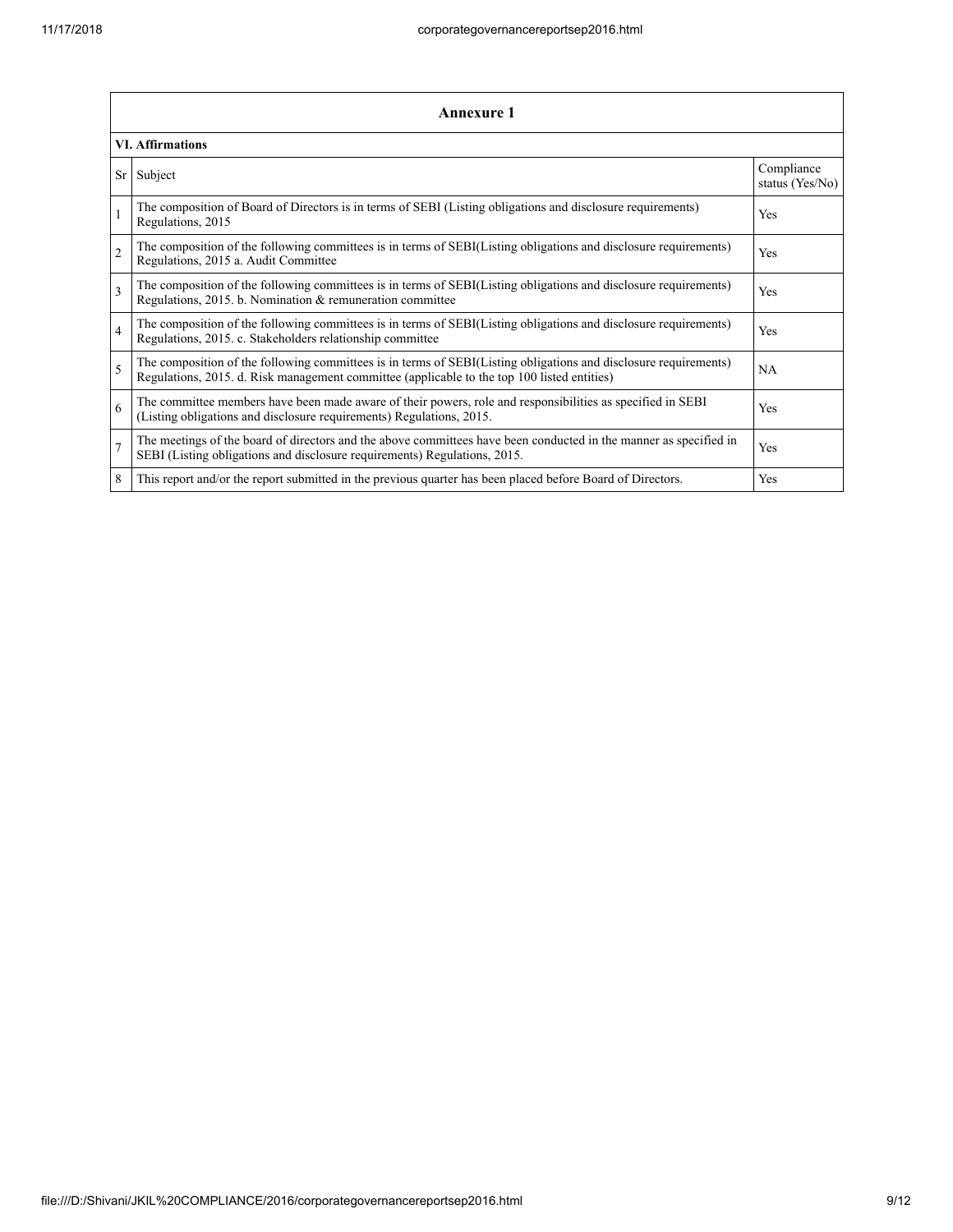|                | <b>Annexure III</b>                                                                                                                                                                  |                                              |                                     |                                                                      |  |
|----------------|--------------------------------------------------------------------------------------------------------------------------------------------------------------------------------------|----------------------------------------------|-------------------------------------|----------------------------------------------------------------------|--|
|                | Annexure III to be submitted by listed entity at the end of 6 months after end of financial year along-with second quarter report of<br>next financial year                          |                                              |                                     |                                                                      |  |
|                | <b>I. Affirmations</b>                                                                                                                                                               |                                              |                                     |                                                                      |  |
| Sr.            | Broad heading                                                                                                                                                                        | Regulation<br>Number                         | Compliance<br>status<br>(Yes/No/NA) | If status is "No" details of<br>non-compliance may be<br>given here. |  |
|                | Copy of the annual report including balance sheet, profit and loss account,<br>directors report, corporate governance report, business responsibility<br>report displayed on website | 46(2)                                        | Yes                                 |                                                                      |  |
| $\overline{2}$ | Presence of Chairperson of Audit Committee at the Annual General<br>Meeting                                                                                                          | 18(1)(d)                                     | Yes                                 |                                                                      |  |
| 3              | Presence of Chairperson of the nomination and remuneration committee at<br>the annual general meeting                                                                                | 19(3)                                        | Yes                                 |                                                                      |  |
| 4              | Whether "Corporate Governance Report" disclosed in Annual Report                                                                                                                     | $34(3)$ read with<br>para C of<br>Schedule V | Yes                                 |                                                                      |  |
|                | Any other information to be provided                                                                                                                                                 |                                              |                                     |                                                                      |  |